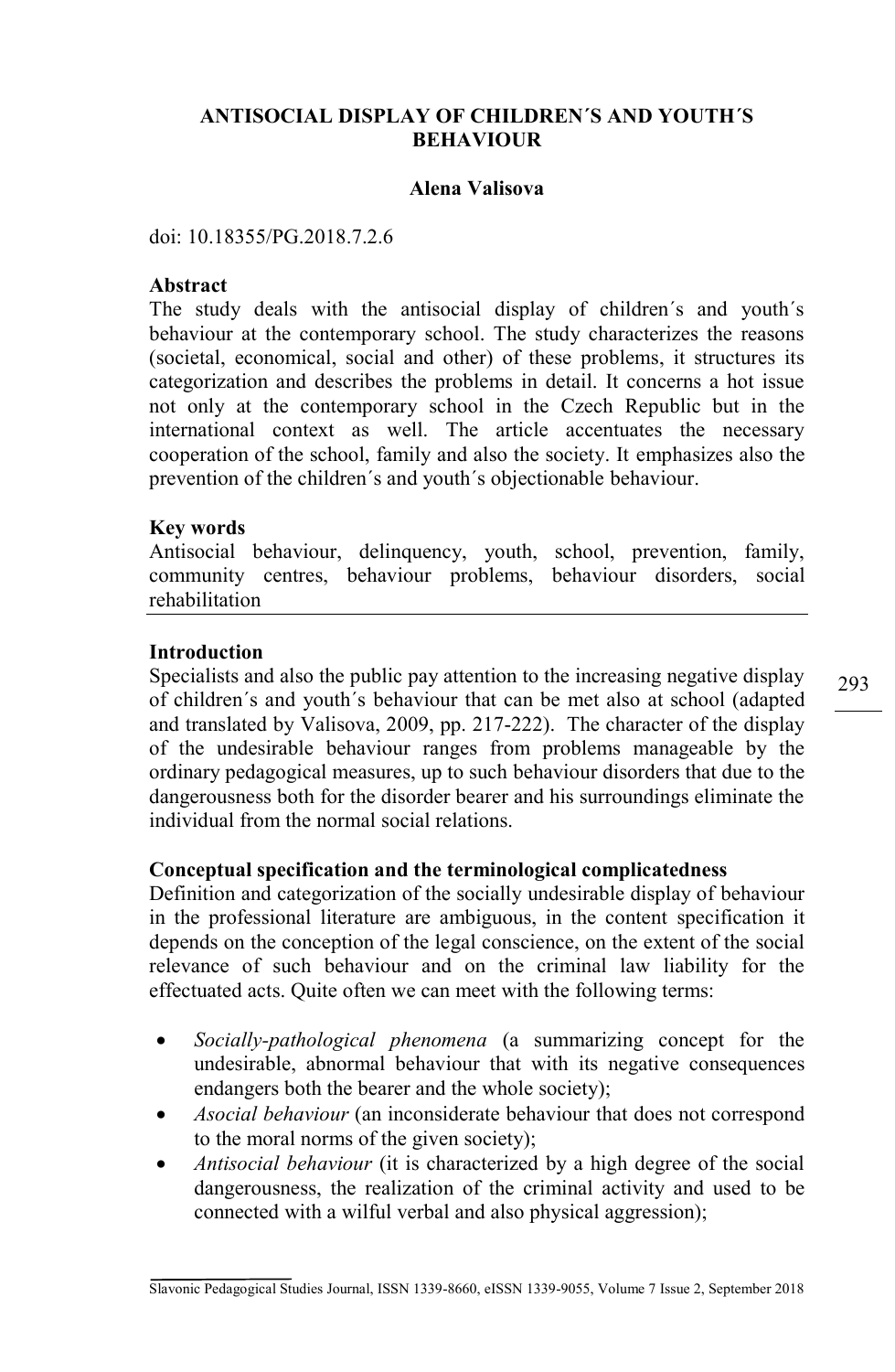*Delinquent behaviour* (i.e. a socially undesirable up to wilful anti-social behaviour in the broader sense than criminality, it denotes both the commission of crimes and offences or another misconducts).

Attempts concerning explanation of the socially pathological phenomena led to searching of reasons lying in the biological factors, in the hereditary or innate disposition (criminal anthropology), in the racial influence (genealogical studies, theories of the racial inequality) in the psychological factors as are defects of the personality structure, extreme mental strain, inconsistency between the human instinctive character and the cultural requirements (id, ego and superego – psychoanalytical school), in the acquired social behaviour (the theory of learning, theory of imitation), and in the social factors, particularly in the pathological structure of the family and other primary social groups, in creation of specific subcultures and contracultures, in influence of the mass media, in origin of the welfare and consumerist society, in concentration of inhabitants in the metropolis (theory of the differential association, the theory of pressure, theory of inhibitions and other things).

In view of the fact that *at present does not exist an unambiguously accepted and used classification of the socially-pathological phenomena*, in the following characterization is our attention paid particularly to the psychological and social aspects of the undesirable display of children´s and youth´s behaviour in the context of the educational practice (Jedlicka 2011). In the process of prevention, diagnostics, re-education and also pedagogical and psychological support of children and adolescents in the difficult situations in life, it is necessary to keep in mind that displays of their behaviour, manners of their thinking and specifics of their experience are always complicatedly conditioned by many mutually intensifying or on the contrary counteracting circumstances.

## **1. Educational problems and disorders of behaviour**

To these belong the disorders of behaviour that used to be an accompanying phenomenon or result of the disruption of the educational process or the broader social relations. The disorders differ in the intensity of the displays and the possibilities of its elimination; it can have a temporary character as such and are rectifiable by a proper activity. Should the behaviour disorders be unrecognized or overlooked it can develop to the more serious socialization problems in adolescence or in the adult age, and it can become a serious form of the pre-delinquent behaviour (Valisova, 2099).

#### **Rebelliousness**

Concerns a *display of opposition towards the restrictive educational interventions* (round the age of three years –*1. period of defiance*, in the pubescence – *2. period of defiance).* Rebelliousness finds its expression either in a passive form – a flight to isolation, negativism or in an active form – aggressiveness up to the destructiveness. Excessive bans and commands, perfectionistic or authoritarian education cause *reactive behaviour* that results in rebelliousness, disobedience, and destruction. It is always necessary to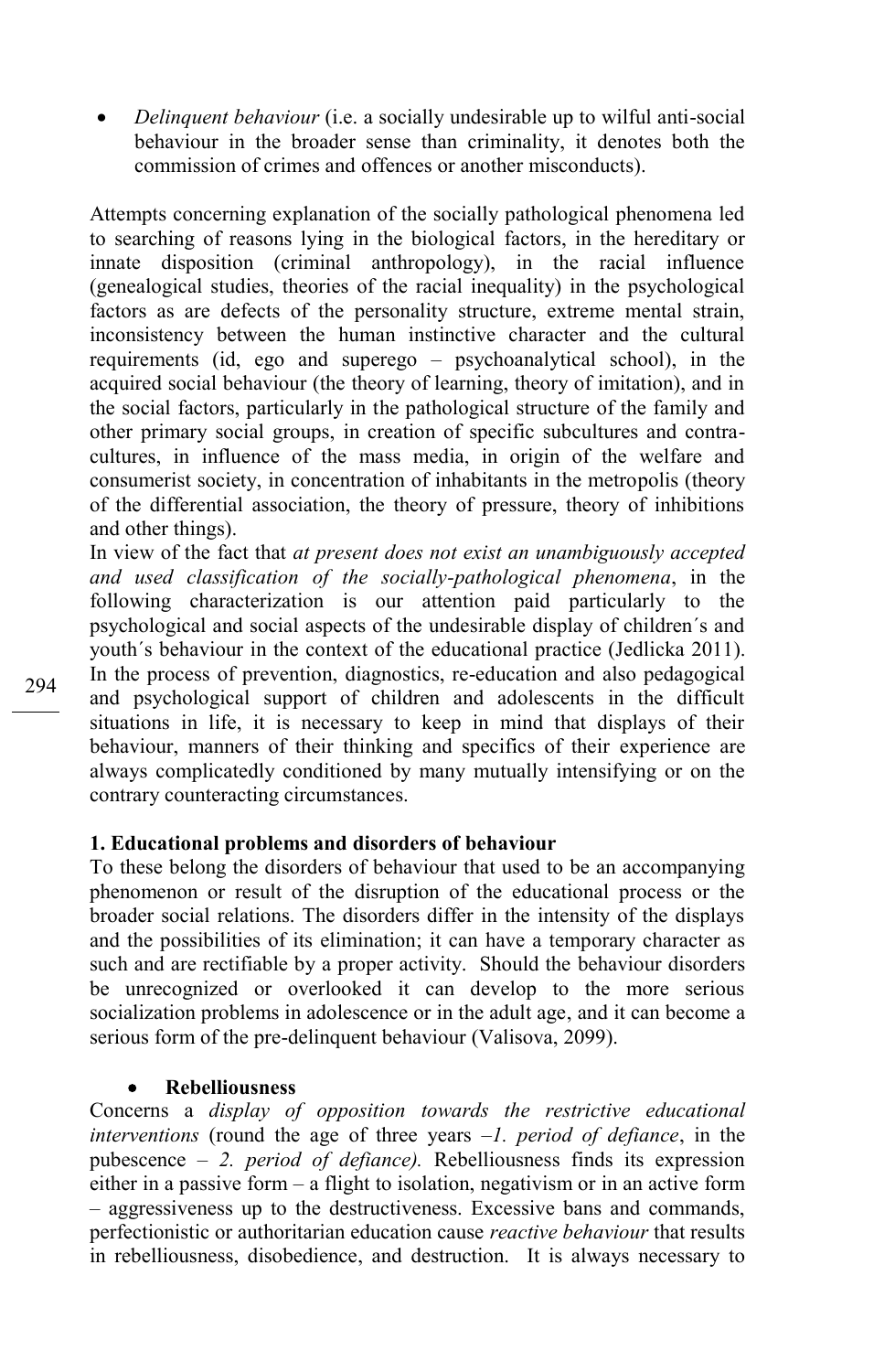trace and search the cause why and against whom or in which situations the behaviour occurs.

### **Lying and deceptions**

*A lie is conceived as a knowingly or intentionally displayed untruth.* The action of a person that speaks untruth pursues in substance a certain objective. To the right lie does not belong the wholly causeless lying, fable lying, nor the various assertions of persons with a low intellect and some mentally ill persons (Mynarikova, 2017). At the earlier school age, the lie can be a display of an uncontrolled imagination, such a lie of children and adolescents can represent an attempt to protect oneself, to avoid some troubles or it can be a desire to attract somebody´s attention. The lie cannot be underestimated as it can be a significant display of a psychical disease (for example psychical disease delusions or thinking disorders as a consequence of taking drugs), or it could be a serious form of a pre-delinquent behaviour.

### **Thefts**

As far as a man has a need to get *something, for what he is longing, what he wants to possess and what does not belong to him, it is a matter of stealing to the detriment of somebody else. It can often* concern *deliberateness, the purpose of which is to do harm to somebody else*. A child can steal in order to be accepted by a social group, to which it wants to belong in order not to be alone, to resist, or it tries to turn the attention of adults to itself and to experience adventure or excitation. The thefts can be divided into *occasional*  (impulsive, without any rational deliberation of reasons and consequences), *thought-out in advance* (planned with already more serious signal of socialization disorder) and *repeated thefts in a group* (the members of a party do not consider it as a serious breach of standards).

# **Truancy and flights**

*As truancy is considered a pupil´s repeated unexcused absence at school.* It is usually developing in a group and is characterized by the asocial end even antisocial features of the behaviour. The reasons of truancy can be the following ones:

- *School maladaptation* (inadequate school preparedness of the child, the neurotic influence of the classmates, requirements of the teacher or inconvenient school environment and other things);

- *Inadequate mental level* (cognitive abilities and voluntary motivation characteristics of theindividual do not correspond to the type of the school, further it can concern undisclosed eye and hearing disorders, learning disability and other things);

- *Educational effect of the parents* (broken home, unfavourable social conditions or violence in the family, lack of parents´ interest in the child and other things).

About the so called *hidden truancy* can be spoken in case when *the child´s absence at school is tolerated by the parents* (for example the teacher becomes a notification from the parents that the child is ill but it is actually on holiday with the parents during the school year).

295

Slavonic Pedagogical Studies Journal, ISSN 1339-8660, eISSN 1339-9055, Volume 7 Issue 2, September 2018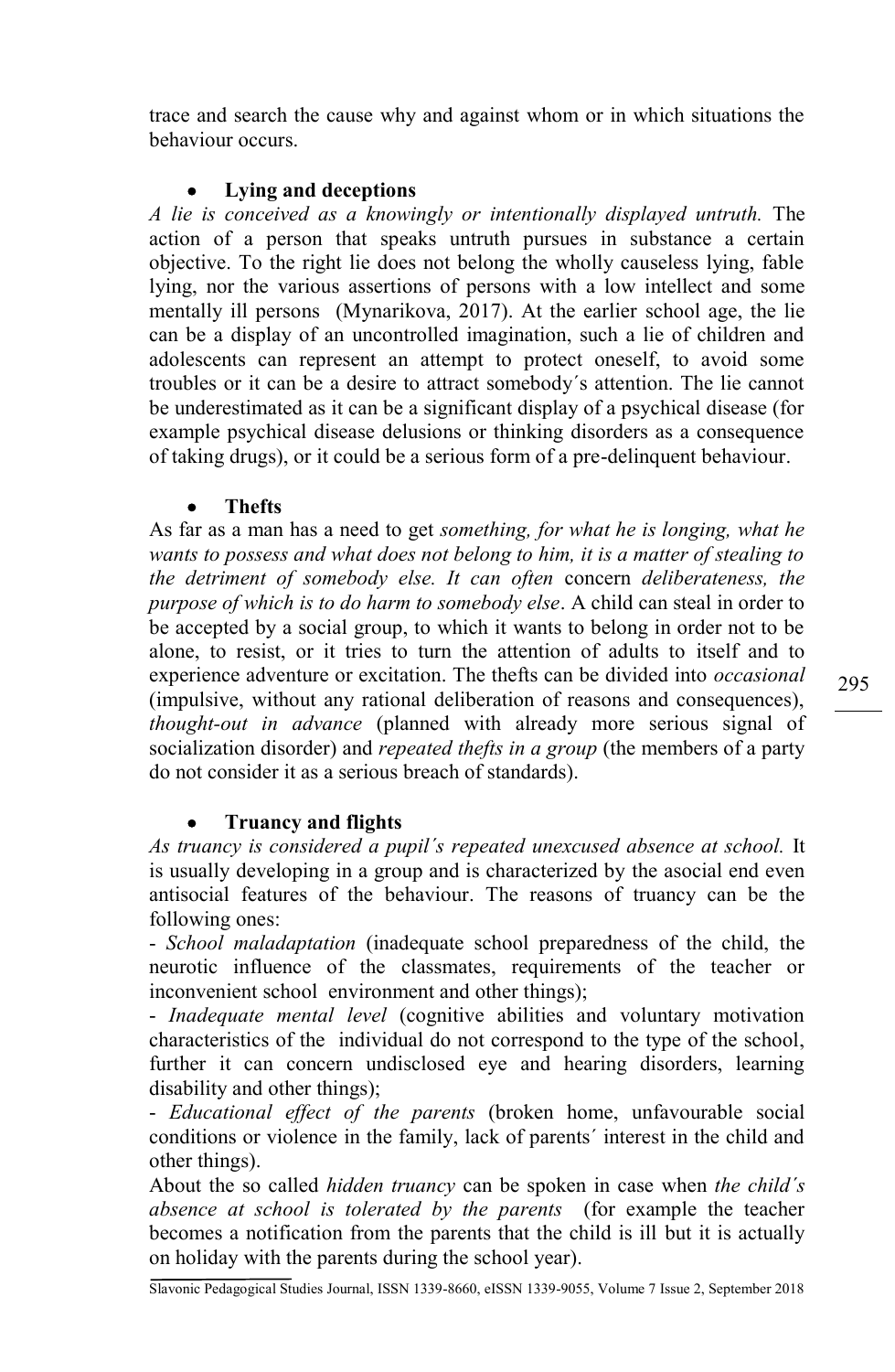*The flights represent a child´s or adolescent´s forbidden depart from the care of educators.* According to the specifics of the displays and motivation, it can be divided into (Vagnerova 2004):

- *Reactive, impulsive flights* (these represent a curt reaction on a certain situation);

- *Chronic flights* (these are planned and result from long-term problems);

- *Wandering* (usually follows the flights and used to be a long-term abandonment of the home).

A primary thing in elimination of the truancy, flights, and wandering is to extricate the individual from the influence of the pathological environment, diagnose the endogenous (internal) disorder and correct the disrupted relation to learning by seeking the most proper motivation.

#### **Bullying**

*Bullying belongs to the special forms of aggressive and manipulative behaviour through which the aggressor causes physical or psychical suffering, with abuse and enslavement in addition, in order to secure and keep supremacy over the victim*. Besides bullying in the school environment there exists also bullying at the workplace – *mobbing* on the part of the superior – *bossing* on the part of the colleagues or bullying in the partnership relations or families – *domestic violence.*

The professional literature distinguishes *five stages of bullying development*: ostracism, physical aggression and tightening of the manipulation, creating of the core, adoption of the aggressor´s norms and totality or absolute bullying (Kolář, 2011). The higher stages of bullying can be viewed as a *delinquent behaviour,* and therefore it requires cooperation with the psychologists and sometimes the help of the police. Notorious are cases when the overlooked or hidden bullying among the classmates at school resulted in a serious mental disorder, injury or suicide of the victim (Bendl, 2009).

### **2. Socially undesirable phenomena endangering the children and youth**

As socially undesirable or even pathological phenomena are denoted such *forms of behaviour that have a relatively mass character and with its negative consequences present a danger not only to the individual in question but also to the society.* To this category belongs primarily behaviour caused by addiction, more serious disorders of the social inclusion represented by the delinquency and criminality, membership of the radical movement or religious sect and selected disorders of self-recognition, conditioned by the fashionable Euro- American trends (Jedlicka, 2015).

#### **a) Addictive behaviour and addictions**

Addiction is viewed as a more *serious state of psychical and somatic character*. It results from the *repeated contact with the addictive substance or the activity giving rise to addiction,* it is uncontrollable by volition and rational arguments. It used to be often an uncontrolled reaction to a demanding situation in life and mental strain (Wrobel, 2006).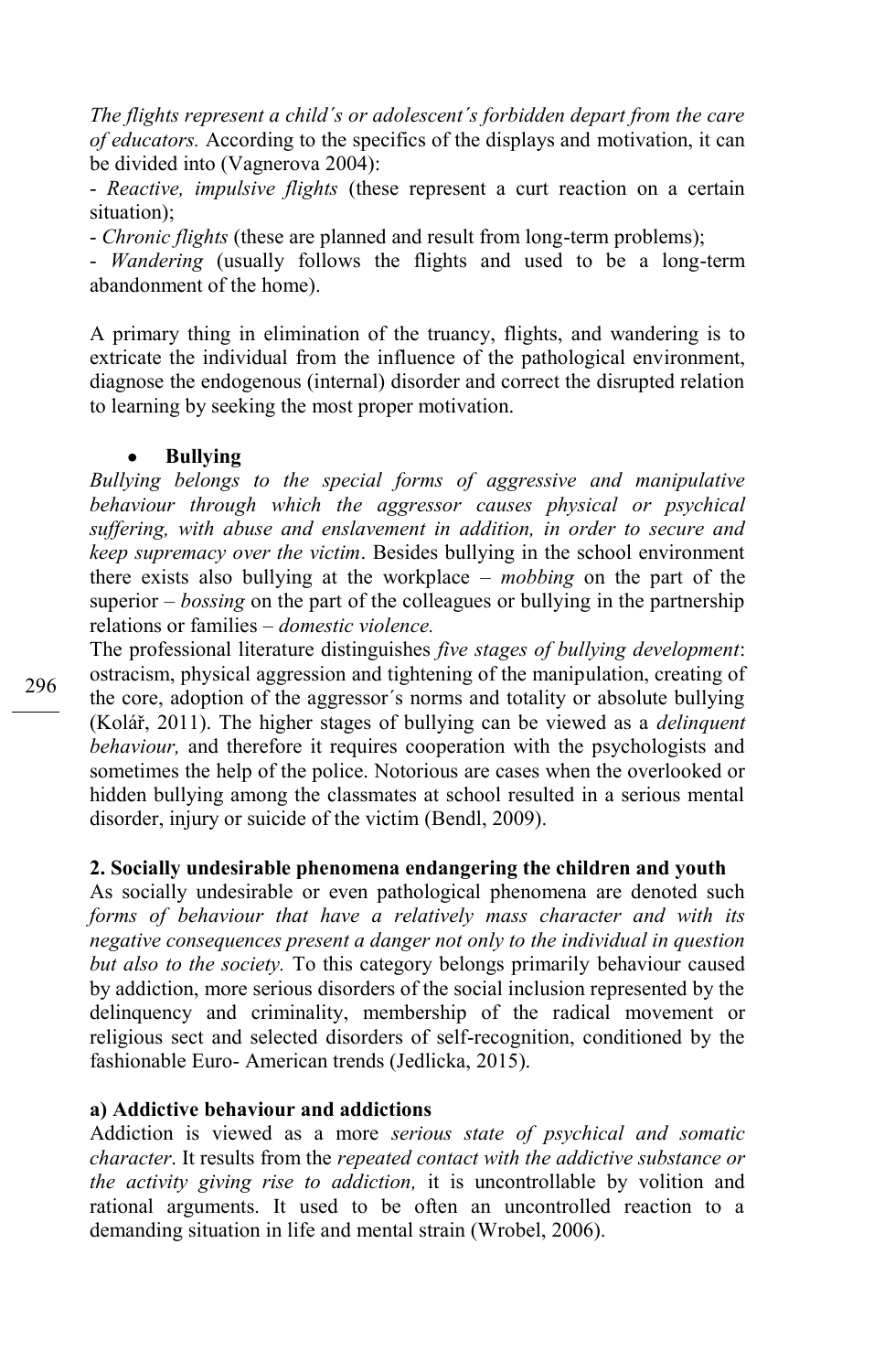# **Addiction to the psychoactive substances**

There exists a complete range of conceptions and definitions of the drug addiction or addiction to the addictive substances. Basically can be stated that it concerns *a psychical or physical addiction of an individual to a certain substance or category of substances.* The central described characteristic of the addiction syndrome is *the desire to take proactive substances, alcohol or tobacco (*Nespor, 2018). Addiction is a pathological state with the following typical characteristics:

- Uncontrollable compulsion or a feeling of need to take the substance;

- Physical inconvenience caused by discontinuation of taking the used substance;

- Need to raise the batch for achievement of the desired effects;

- Use of the drug in the context of neglecting the duties and also hobbies;

- Permanent use of the substance despite of being aware of its harmfulness and serious consequences.

*Prevention of addiction to the addiction substances* takes place on the following three basic levels:

- P*rimary prevention* associates all activities upon which the contact with the addiction substance and the addiction itself did not have to arise at all (lectures, hobbies, development of the self-confidence, self-education and self-discipline);

- S*econdary prevention* entails early searching of children and also adults debilitatedin a certain manner, who are in contact with the addiction substance;

- *Tertiary prevention* implies endeavour for mitigation of the impact of the drug abuse and consequences of the related lifestyle (medical examination of the drug edicts for sexually transmitted diseases, exchange of syringes for sterile ones or programmes of aggressive drugs substitution by less aggressive ones, the so called substitution therapy).

# **Computer addiction and pathological gambling**

Computer and Internet addiction is underestimated, however, it is widespread even at the small children. It concerns *compulsive spending of time at the computer or Internet, reduced self-control and loss of the count of time spent at it*. Children often oppose to the parental ban about playing, they get up early in the morning to the computer or on the contrary stay up late, and many of them suffer from nervousness and unease.

Pathological gambling on the gaming machines, as a relatively new form of addiction behaviour, is at the adolescents usually connected with the *joy from the game and also the feeling of satisfaction from overcoming the competitor.* Gambling causes similar changes as the drugs (debilitation of the volition, impulsiveness, and aggression, neglecting of the study and working duties, break-up of the social relations and other things). Should there not come to a timely action in the form of medical treatment and socially psychological intervention, the addiction of the adolescent can then end in a complete psychical, physical and economical breakdown.

297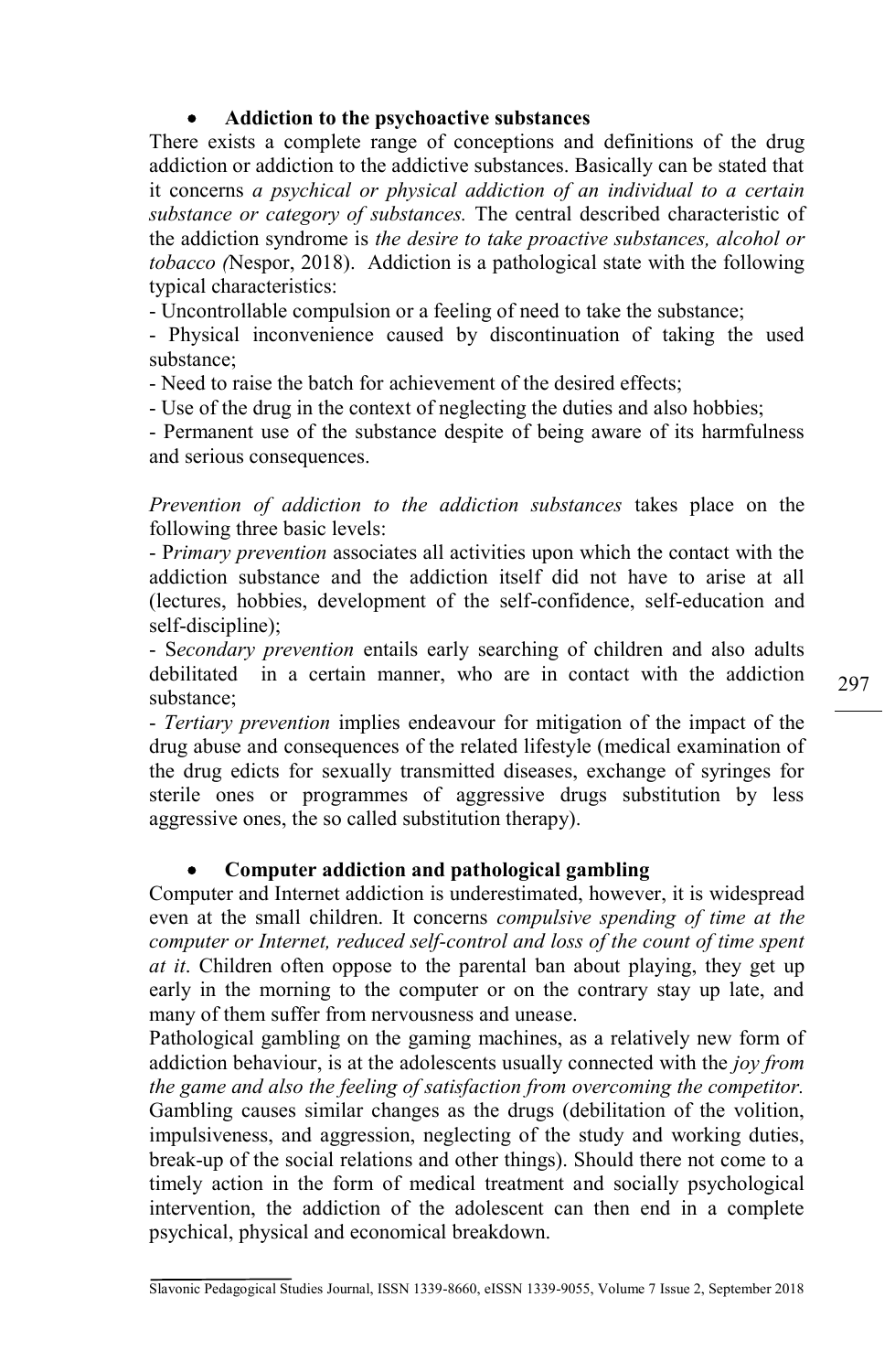## **Addiction on religious sects and psychical cults**

*The sect used to be described as numerously small, initially in particular religiously oriented group, established as a critical and dissatisfied opposition towards the traditional church or respected ideology.* It used to be characterized by the following features:

- A*uthoritativeness of the leading personalities* (emphasis on acceptance of the norms and obedience);

- S*ecretiveness* (isolationism and communication with the surroundings on a pragmatic level);

- C*oncealing of the organizational structures* (or of the doctrine as a whole);

- F*undamentalism* (intolerance towards the different or critical opinions).

Classification of the main movements can be divided into (Vojtisek, 2015):

- Sects with a Christian basis;
- Sects with an easterly basis;
- Sects with an occult basis;

- Sects with a psychotherapeutic basis.

In consequence of the young man´s contact with a sect used to be a change of the social relations and the system of values and norms what is importantly reflected in the change of behaviour, thinking, emotions and volition.

# **b) Disorder of the self-recognition connected with a harming lifestyle**

One of the substantial factors of the undesirable behaviour of the children and youth are doubts concerning the self-evaluation. These doubts create not only its casual background but also determine the final aspect: the pupil and adolescent tries to avoid the threatening failure and negative evaluation by a negative display of behaviour but sometimes their idea is to force the surroundings to give evidence concerning the importance of one´s own, the so called policy of prestige.

# **Food intake disorders**

To the food intake disorders belongs:

- *Bulimia* (repeated episodes of overeating ended by stomachache and nausea (as a

compensation manoeuvre);

-.*Mental anorexia* (absence of appetite connected with restriction up to refusal of food, with the fear of obesity even at an extreme low weight).

Under the mental anorexia and bulimia are usually hidden problems with the self-evaluation, characteristic and excessive interest in outward appearance and weight or disability to enter into satisfactory relations with the peers. Atonement of the anorexia requires a complex medical treatment inclusive psychotherapy, however, the effect of the preventive educational work depends mainly on a good model that is from the adolescents point of view worthy of trust and following.

# **Bigarexia**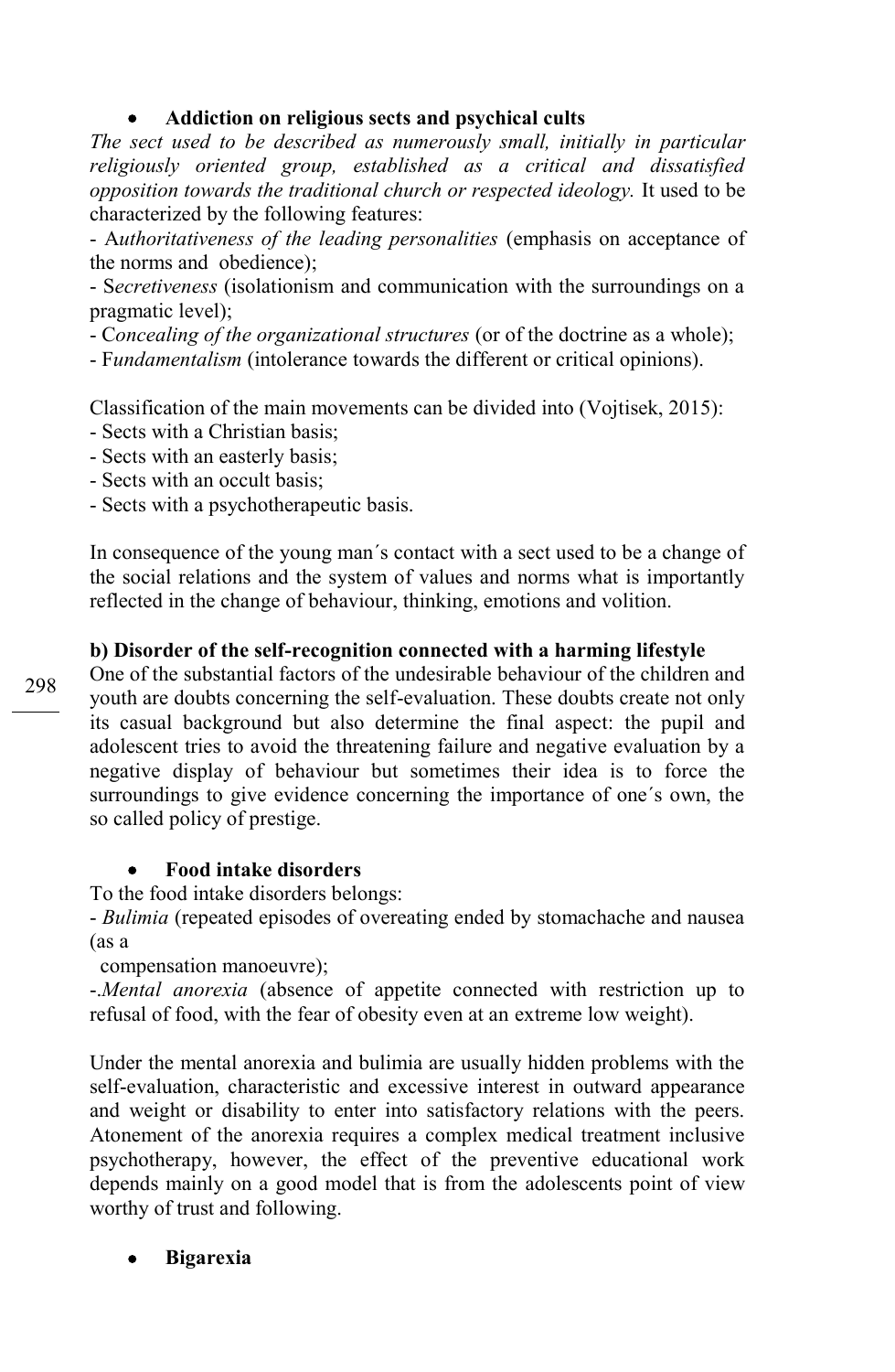Muscular dysmorphia is a *behaviour disorder based on the inferiority complex that displays at the boys and young men by a pathological dependence on the fitness exercise and desire to have an attractive muscular body*. Bodybuilding training is usually not interrupted even in case of tendons and muscles inflammation.

# **Sexual deviations and prostitution**

*Sexual deviations are disorders of behaviour connected with the satisfying of the human sexual needs.* It is difficult to diagnose and classify it from the display point of view, importance, and social dangerousness but also with regard to the conception of "normality" of the sexual behaviour (Weiss, 2008).

Among the *basic disorders of the sexual behaviour* belongs fetishism, narcissism, voyeurism, exhibitionism, transvestism, the more weighty ones up to pathological seems to be sadism, masochism, paedophilia, and necrophilia.. To the socially ethical and legally unacceptable forms of sexual behaviour belongs also incest (sexual relation among the close relatives in particular between the parents and children or between the siblings).

As a current problem of the contemporary youth seems to be the *sexual promiscuity* that consists in frequent changing of sexual partners, when establishing relations with the partners is occasional, and the sexual intercourse occurs without any emotional relation. Promiscuity behaviour often precedes the *prostitution*, described as the provision of sexual services for money or another incentive. "Business with one´s own body" in adolescence concerns girls and also boys, the prostitution can be both heterosexual and homosexual.

Due to the public education and growth of the toleration to certain phenomena of sexually motivated behaviour, comes about a fundamental change of the attitude to some forms of the sexual behaviour. This concerns primarily the masturbation (onanism) and *homosexuality* that are nowadays understood as a form of normal sexual behaviour.

Educational possibilities, besides the public education, can be seen in the introduction of the sexual and partnership education to schools and also in the appropriate education of teachers in this sphere with regard to the professional, content and methodical aspects.

# **c) Social inclusion disorders**

It concerns behaviour disorders that are connected with problems of the individual´s inclusion into the social environment and are characterized by a high level of social dangerousness (Fischer, Skoda, 2014).

# **Criminality**

Delinquency or criminality used to be defined as an *incidence of criminal behaviour expressed by the summary of criminal offences committed on a certain territory in the specified time period.* Due to the fact that different cultures differ in its values or standards, differs also the activity considered as a criminal offence.

Slavonic Pedagogical Studies Journal, ISSN 1339-8660, eISSN 1339-9055, Volume 7 Issue 2, September 2018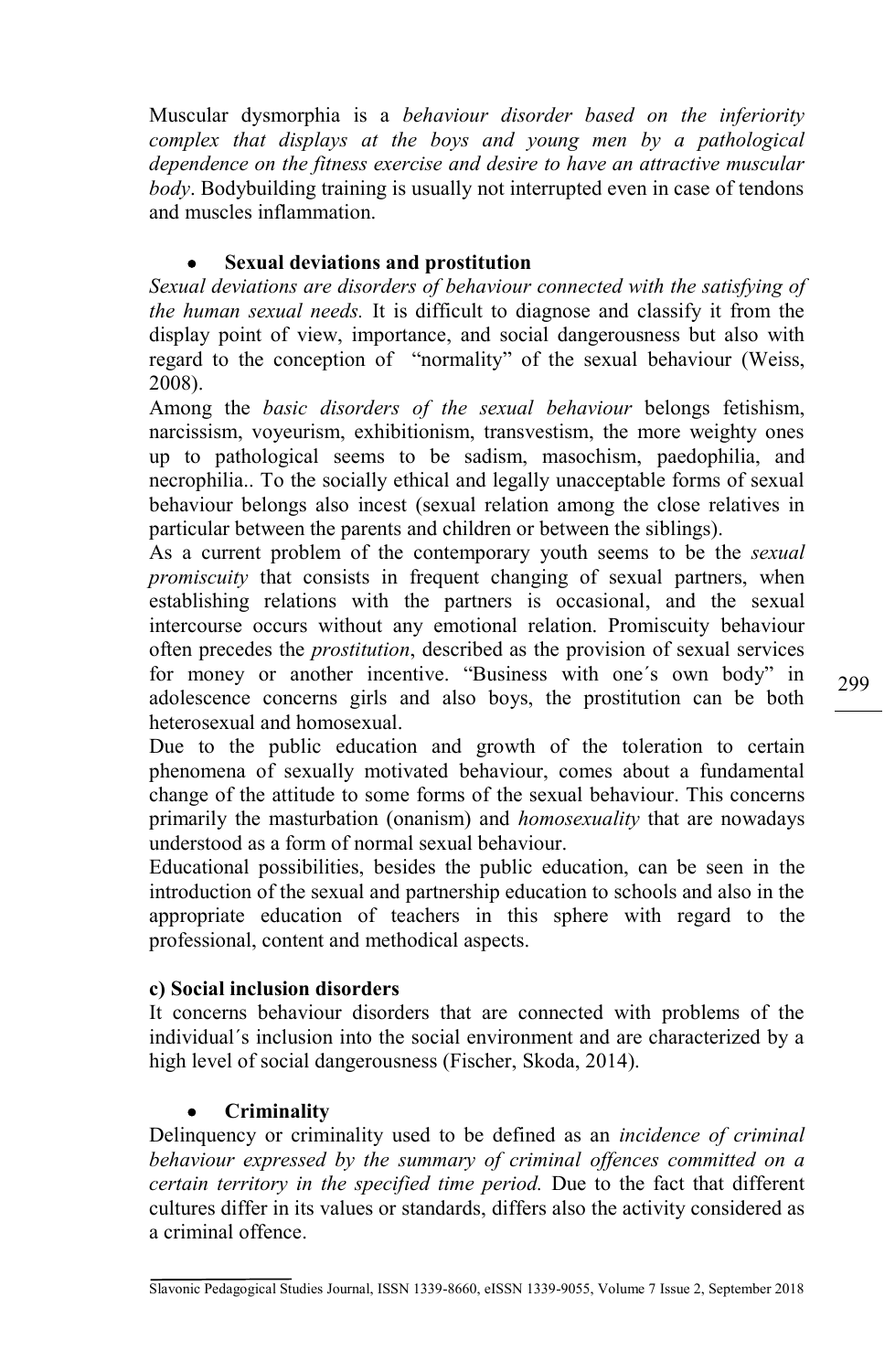*The criminality of youth (juvenile delinquency)* forms a part of the total criminality, it has its specifics with a view to the total immaturity and unfinished psychosocial evolution of the adolescents. A characteristic feature of offenders of the criminal offences used to be the disrupted relations to the society, to work and education. A great role here play also the personal characteristics, for example weak volition control, increased impulsiveness but also mutual instigation and consume of alcohol. The analyses of the delinquent behaviour and criminal offences take into account particularly the age of offenders, sex, social background and also the place of commission of the antisocial activities (Nielsen Sobotkova, 2014).

The criminal offences of adolescents used to be punished according to its character, seriousness and age of the offender by placement into a young offenders´ institution or by the alternative non- custodial sentences.

### **Vandalism**

*Vandalism is an intentional antirational damage of things the hidden reason of which is venting of the accumulated tension and aggression.* Most often it has a group or mass character, it finds its expression in destruction of cultural values and damaging of valuable objects belonging to the private persons or to the society. The behaviour of vandals can have an entirely clear purpose (for example revenge) when the offender intentionally damages the value of the property or such behaviour assumes a form of an improper game (fulfilment of the leisure time and boredom, (demonstration of power), and when the offender does not altogether care about the value of the vandalized property (broken traffic signs, small trees in the parks, glass parts of the bus stops and the like. In the process of atonement of the vandalic youngsters a better measure seems to be the community service as an alternative punishments when the youngsters themselves must rectify the done damage.

#### **Graffiti vandalism**

*Graffiti is a sort of art when the drawings or letterings are sprayed with spray colours on the walls or another surfaces.* The place for the spray painting used to be carefully selected in order to attract the attention of the public as much as possible (houses, monuments, statues, railway carriages, underground, bridge constructions, and others). The writer can paint alone, what this is not quite usual, or in a clan (crew). On the basis of the majority's relation to the surface on which the painting was created, the production of graffiti can be considered as *legal* (for example decoration of the contact centre, club, advertisement billboards, panel walls approved by the municipal authorities) and *illegal ones* (tram stop, cemetery wall, residential buildings and so on). Spray painting used to be sometimes interpreted as a need of the adolescents for their self-expression and identity searching. However, from the affected subjects point of view it is concerned as damaging of the property, and in case of a cultural monument, it is qualified as a criminal offence.

**Street violence and extremist movements**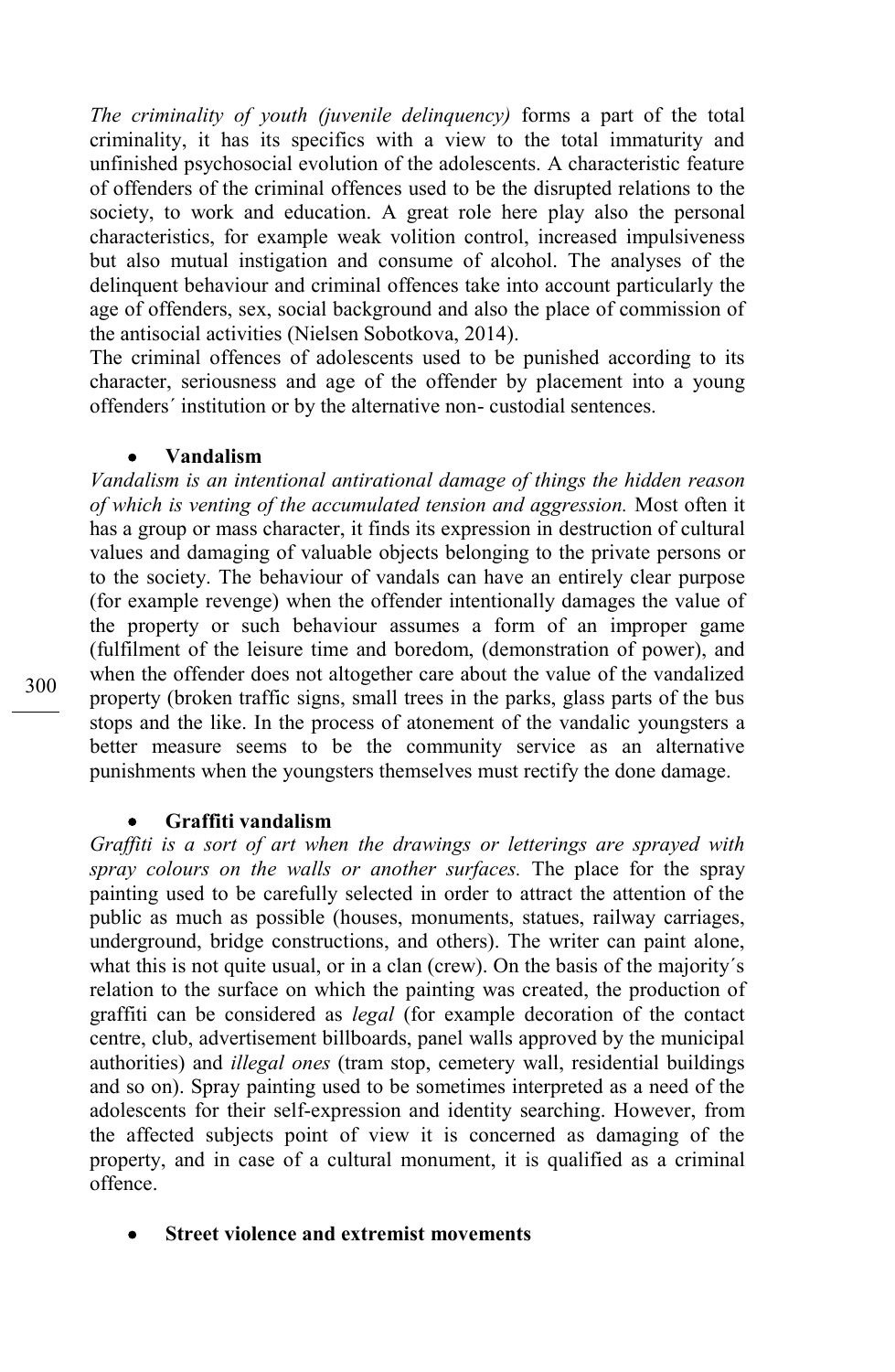*As extremist are denoted groups holding extreme and eccentric opinions that are aimed at suppression of the civil rights, political and religious freedom*.

Extremists often publicly exhibit nationalistically oriented fundamentalism, accompanied by xenophobic tendencies and racial intolerance. Inside of the groups is highly appreciated loyalty, orthodoxy towards the exhibited opinions and values, blind obedience to the authority, intolerance to differences and fighting spirit, their members are getting emotional support from the peers having the same views (for example sport club fans, supporters of the skinhead movement, street gangs). Experience of togetherness with a strong group is emphasized at actions where it is possible to vent the tension and anxiety by an approved form of aggression (during chanting at stadiums, at demonstrations, at celebrations and concerts of specific music groups). Various forms of extremism used to be connected also with street violence.

### **d) Self-harming and suicide behaviour**

*Self-harming (auto-destruction) represents an array of concrete displays of behaviour with a different degree of relevance based on the need of an intentional invasion of one´s own health.* To such displays belongs selfinjuring, swallowing of strange objects, simulation of diseases and injuries, and suicide attempts. They can stem from the need to make one´s presence felt or escape from an unsolvable or unpleasant situation, it expresses also disorders in relation to oneself as a consequence of social or psychogenic factors.

Suicide represents an intentional termination of one´s own life by a spontaneous act that should cause death. It is usually a reaction to a difficult situation in life connected with the loss of the meaning of life, disappointment, lack of success, disorder of the self-preservation instinct, and it can also be connected with the psychical instability of the personality, and occurrence of mental diseases. The children´s stimulus to a suicide behaviour used to be fear of punishment and anger of the parents (school failure), concern about abuse or sexual harassment, unhappy love in pubescence, and at some time in the future it could be a case of the disability to solve a conflict, manage a deep human loneliness and hopeless perspectives.

The process of the suicide behaviour prevention requires cooperation with the psychiatrist and psychologist, the adolescents should be approached individually and with understanding. After a suicide attempt, it is important to carry out changes in the living environment of the adolescent as otherwise such behaviour could be repeated. If the adolescent has someone with whom he can discuss the problems, the possibility of a suicide reduces.

### **Conclusion**

The possibilities of the *teacher¨s educational intervention* are in case of the already developed behaviour disorders often limited with regard to the complexity of the causes of its origin (Tomkova, 2018; Prochazka, Viteckova, 2016). The causes can be found both at the psychological, biological and also social level. As substantial is considered the approach of the society, its legal and value system that finds its expression in the real 301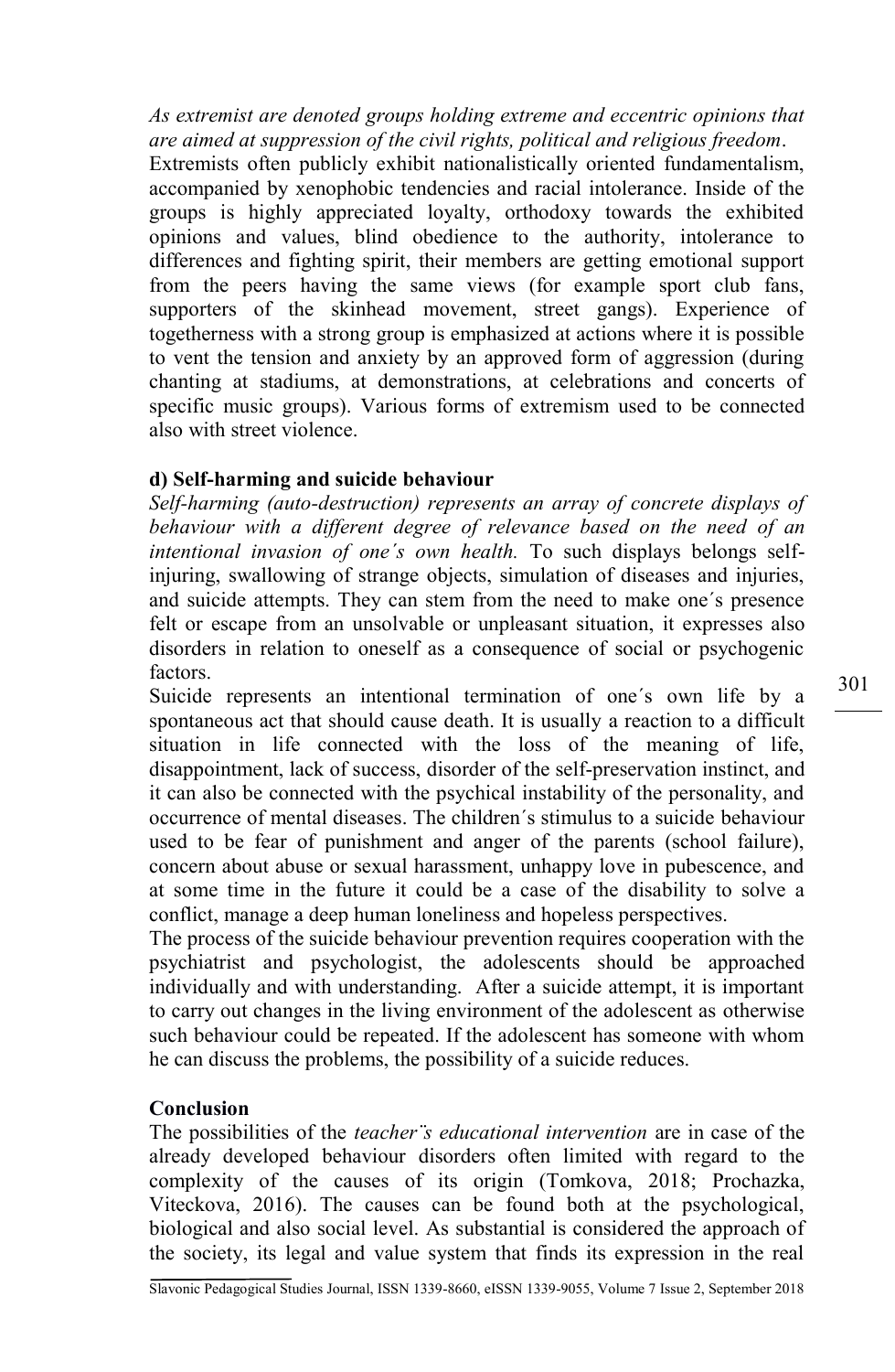educational preventive and re-socialization care (Jedlicka, 2011). True models for the children and youth cannot be searched for only in the school environment but primarily among other adults, politicians, in the law, order, and system. The school as an institution, the management of the school and the team of pedagogical workers are able to develop a great deal of positive things at the youth but undoubtedly they cannot substitute a malfunctioning family, correct sensation-seeking media and stand in the activity of another social structures (Valisova, Kasikova a kol., 2015).

According to the educational law, however, the schools and the school institutions are obliged to create conditions for a healthy evolution of the children and students and create also prerequisites for prevention of the social pathological phenomena. The teacher often reveals the behaviour disorder, diagnose it, but the solution of the problem can be out of his reach and competency (Canter, 1978). However, just his diagnose and consultancy activity is very important.

Professionally more demanding consultancy for the pupils and parents usually provides the educational consultant and the school methodist for prevention (provision of consultancy services can also be secured by the school psychologist or by a special school pedagogue). There where the incurred problems exceed the limits and possibilities of the pedagogical workers at school, the right solution is to direct the pupil or his parents to the pedagogical-psychological advisory centre, centre of the educational care or to inform them about further institutions providing the necessary help (for example organs of the socially-legal protection of children, and the psychiatry for children and youth in case of problems with addiction substances).

#### **Bibliographic references**

BENDL, S. 2009. Kazen a nekazen. In. PRUCHA, J. a kol. Pedagogicka encyklopedie. Praha: Portal, s. 211-216. ISBN 978-80-7367-546-2.

CANTER, L. 1978. Assertive discipline in the classroom. Hollywood: CA.

FISCHER, S. – SKODA J. 2014. Socialni patologie. Praha: Grada Publishing. ISBN 978-80-247-5046-0.

JEDLICKA, R. 2011. Problemy socializace, pedagogicka diagnostika a prace vychovneho poradce ve skole. In: VALISOVA, A., KASIKOVA, H. a kol.: Pedagogika pro ucitele*.* Praha: Grada Publishing, s. 396 – 418. ISBN 978-80- 247-3357-9.

JEDLICKA, R. a kol. 2015. Poruchy socializace u deti a dospivajicich. Praha: Grada Publishing. ISBN 978-80-247-5447-5.

KOLAR, M. 2011. Nova cesta k lecbe sikany. Praha: Portal. ISBN 978-80- 7367-871-5.

MYNARIKOVA, L. 2017. Lez ti kouka z oci. Praha: Grada Publishing. ISBN 978-80-271-0279-2.

NESPOR, K. 2018. Strizlive, vetsinou vesele. Praha: Portal. ISBN 978-80- 262-1336-9.

NIELSEN SOBOTKOVA, V. a kol. 2014. Rizikove a antisocialni chovani v adolescenci. Praha: Grada Publishing. ISBN 978-80-247-4042-3.